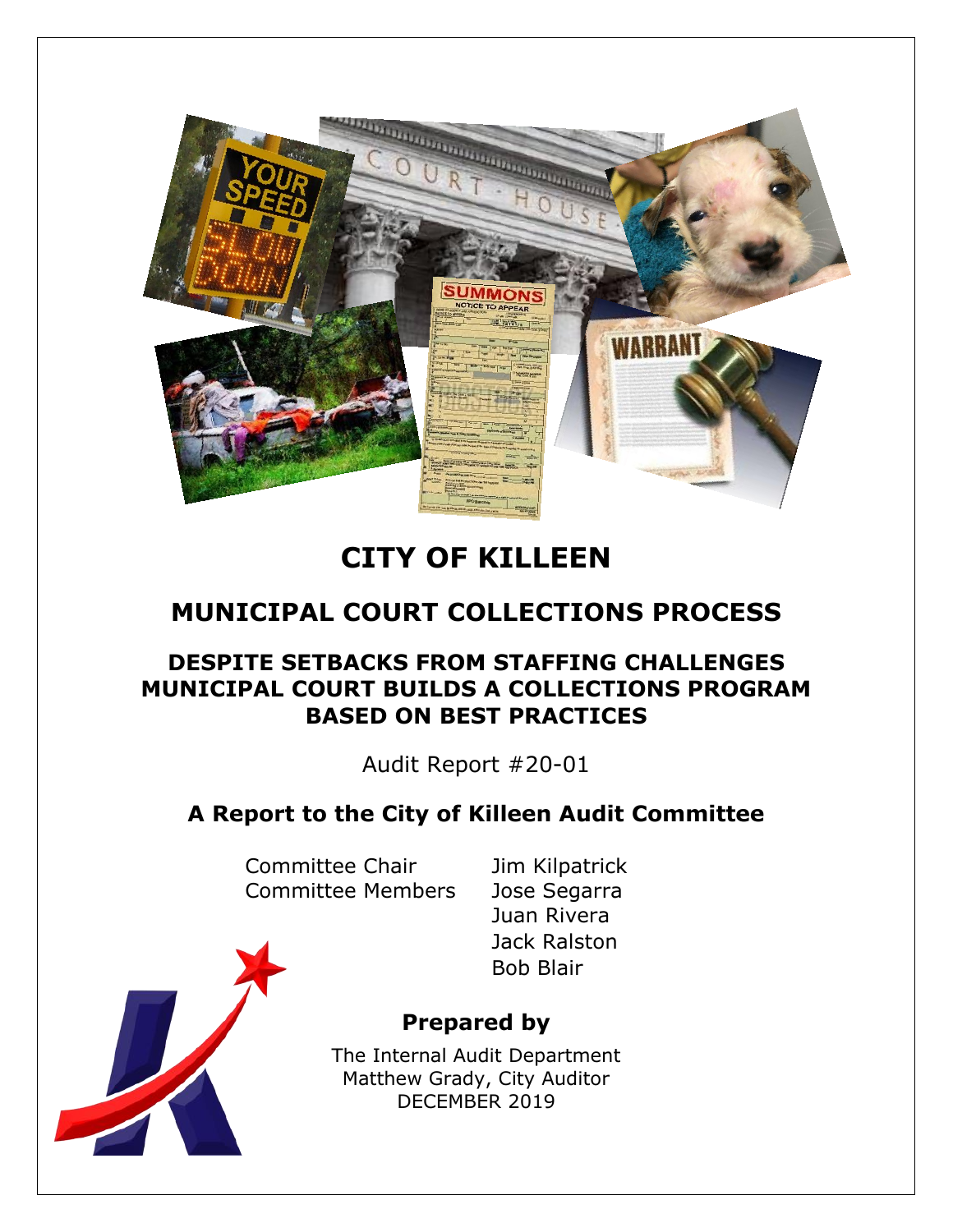



#### **Why Was This Audit Conducted?**

The City Auditor included this audit his FY 2019 Audit Plan, based on discussions with the external auditor and the Audit Committee concerning the court's collection efforts in FY 2017 and FY 2018.

#### **What Was Recommended?**

The City Auditor recommended that management continue to develop its collections program, and incorporate additional tools, as needed to enforce compliance with City ordinances and enhance the court's collection efforts.

## **EXECUTIVE SUMMARY**

## **Municipal Court Collections Process Audit**

Mayor and Council,

I am pleased to present this audit of the Municipal Court's collections process for past due fines.

### **Objectives and Scope**

The objective of the audit was to evaluate Municipal Court's collections process as compared to recommended national and state best practices. The scope of the audit focused on, but was not limited to collections activity for the period of October 2017 through September 2019.

### **Audit Results**

Management made significant progress during the period under review building a viable collections program based on established best practices. However, that progress was overshadowed by increasing workforce instability caused by rising turnover. Staff turnover more than doubled during the review period, going from 21 percent in FY 2017 to 52 percent in FY 2019. For deputy clerks, who handled collection efforts as a collateral duty, the attrition rate peaked at 82 percent in FY 2019. While the wave of turnover had subsided by the time audit fieldwork began, the constant churning of staff had a noticeable impact on collection activity. This was attributed to management's decision to focus its limited resources on customer-driven, operational priorities, which had a negative impact on collection efforts. The shift in priorities was reflected in the court's collection rates, which fell from 57 percent in FY 2017 to 33 percent in FY 2019. In turn, fines due at year's end increased from \$2.3 million in FY 2017, to \$3.2 million in FY 2019. Despite these challenges, management succeeded in implementing several best practice improvements that should enhance collections going forward. Most important among these was the creation of a full-time collections unit, which effectively elevates the status of collections activity from that of a part-time, collateral duty to a collections program.

The City Auditor appreciates the cooperation of Municipal Court management and staff during this audit.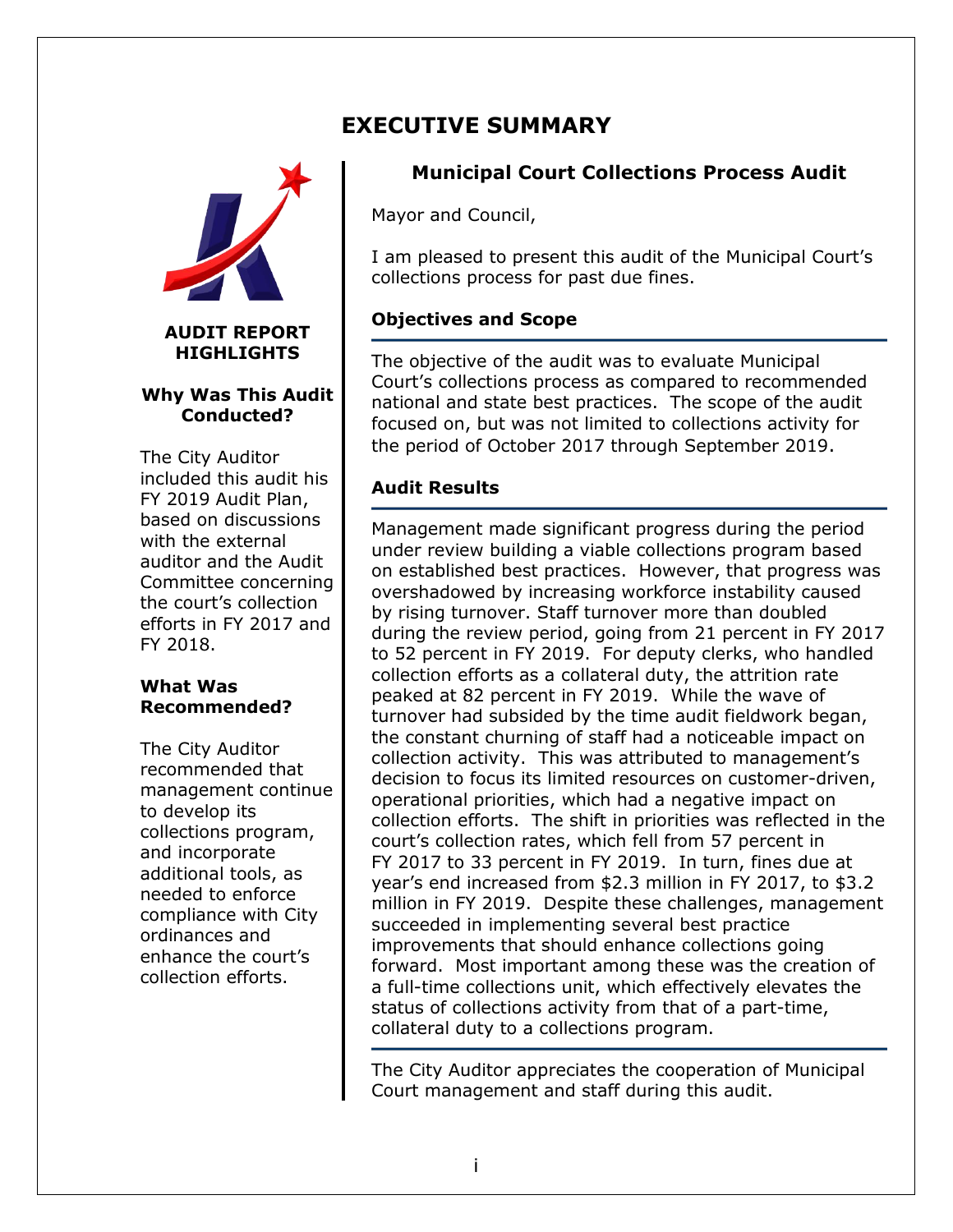## **TABLE OF CONTENTS**

| <b>APPENDICES</b>                                       |
|---------------------------------------------------------|
| APPENDIX A: OBJECTIVES, SCOPE AND METHODOLOGY  17       |
|                                                         |
|                                                         |
| Statement of Compliance with Audit Standards 18         |
| APPENDIX B: COURT COLLECTIONS PROCESS BEST PRACTICES 19 |
|                                                         |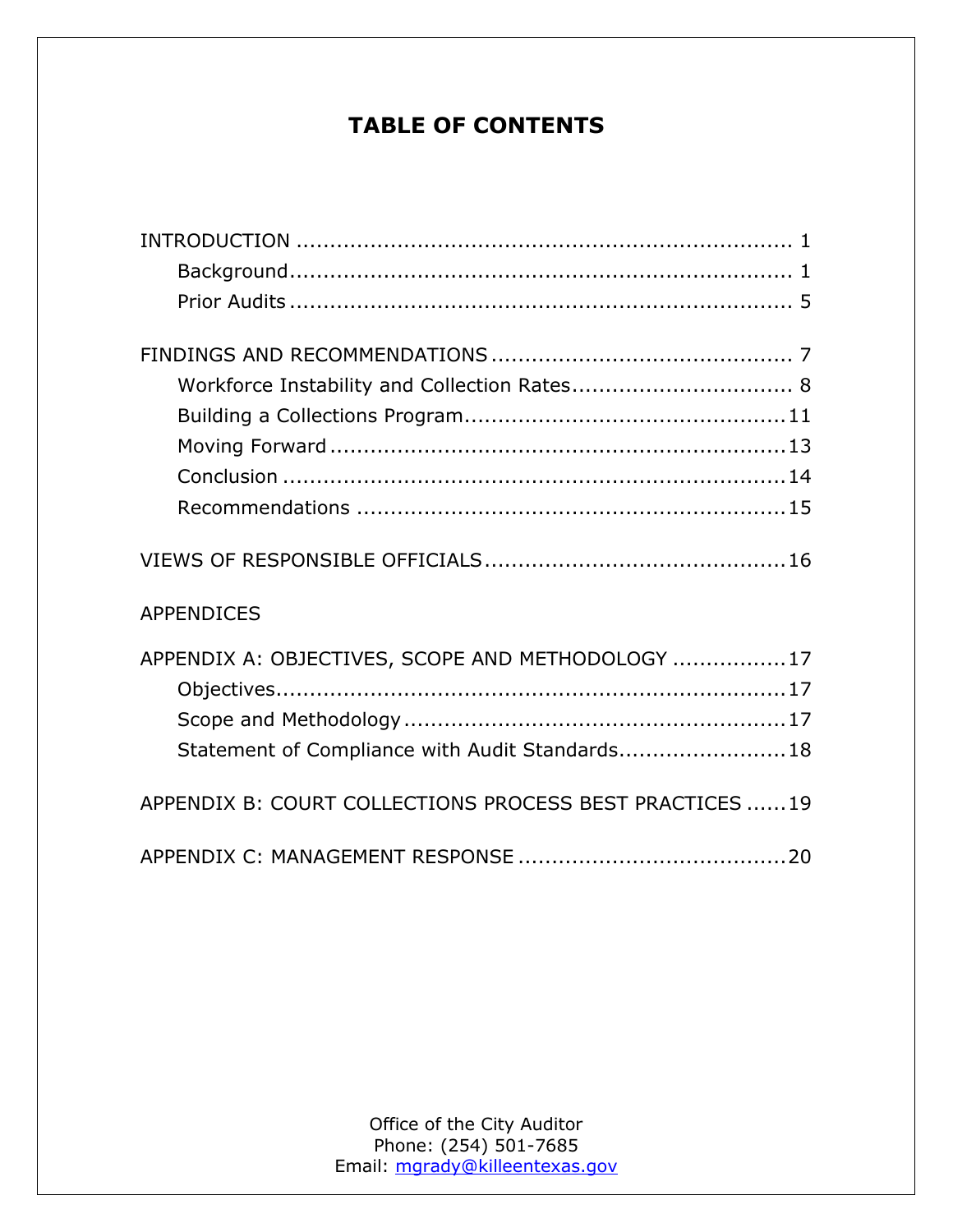## <span id="page-3-0"></span>**INTRODUCTION**

The City Auditor conducted this performance audit of Municipal Court's Collections Process pursuant to Article III, Chapter 40 of the City Charter, as Amended May 11, 2013, and in accordance with the City Auditor's Annual Audit Plan, approved by the Audit Committee, November 20, 2018, and amended on February 7, 2019.

The audit was conducted for several reasons: (1) collection of past due fines is an important function, both as an enforcement tool, and as a source of revenue; (2) Municipal Court's collections process has not previously been audited by the City Auditor; and (3) the City's external auditors identified lack of follow-up on delinquent payments in their review of court case files, during their audit of the fiscal year (FY) 2017 comprehensive annual financial report (CAFR).

The objective of the audit was to evaluate Municipal Court's collections process as it compares to recommended national and state best practices. The scope of the audit focused on, but was not limited to collections activity for October 2017 through September 2019.

#### <span id="page-3-1"></span>**Background**

Municipal Court's enforcement of City ordinances through the collections process plays an important role in maintaining the integrity of the City's judicial system. The Court's investment of its authority and resources in pursuing unpaid fines speaks to the basic societal precept that all individuals should be held accountable for their actions under the law.

Fine revenue arises primarily from citations issued by city enforcement officers. The overwhelming majority of these citations come from the Killeen Police Department, Animal Services, and Code Enforcement, the three of which account for over 90 percent of total cases filed in Municipal Court. Other sources include the Fire Department, Municipal Court, Texas Department of Public Safety, the Central Texas College Campus Police, and Texas Department of Parks and Wildlife.

In FY 2019, for example, cases filed by Municipal Court totaled 16,384, of which 13,847 or 84 percent originated from citations issued by the Killeen Police Department. The combined total of Police Department, Animal Services, and Code Enforcement citations issued accounted for 96 percent of case filings in FY 2019, as shown in the following chart.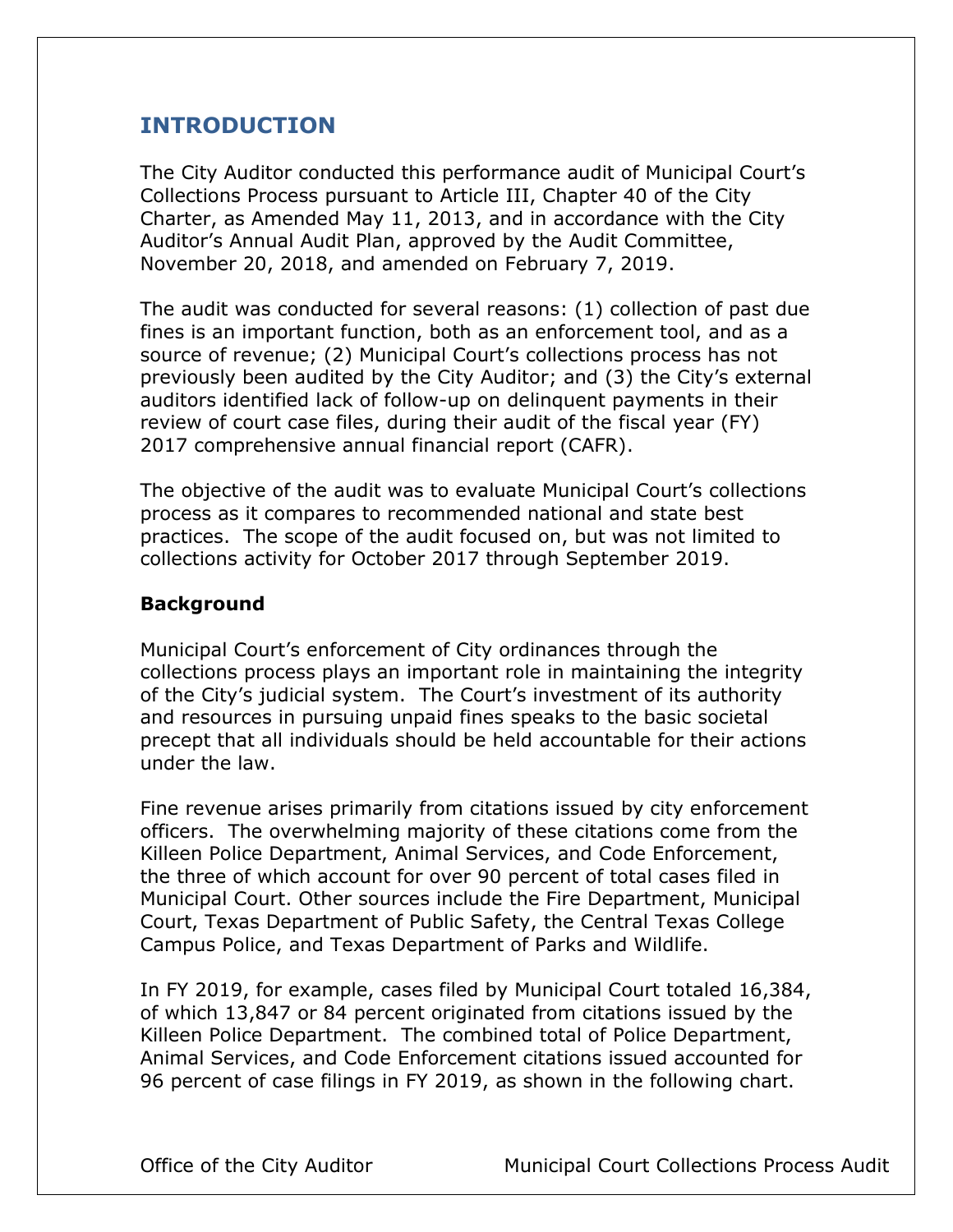

Source: Municipal Court case management system

### *From Citation to Fine*

The fine process typically begins with issuance of a citation for violation of a City ordinance, such as traffic violation, cruelty to animals, or failing to maintain one's property. The process then moves through Municipal Court as follows:

- Citation: A citation for violation of a City ordinance contains a notice to appear before Municipal Court at a specified date, usually about two weeks out from the citation date. A copy of the citation is forwarded to Municipal Court.
- ▶ Initial Court Appearance: The defendant's initial appearance at Municipal Court can go one of several ways:

(1) The defendant can pay the fine levied, which results in a guilty judgment/conviction, and closes out the case. Municipal Court allows payments with cash/money order or debit/credit card. Payments can be made online, by mail, or in person at a Municipal Court customer service window. (2) If the defendant is unable to pay, he or she can complete a form requesting an extension to pay, or a payment plan.

(3) If the defendant wants to enter a not guilty plea, they must appear before the judge. If the judge accepts the plea, the defendant is set for pre-trial/trial.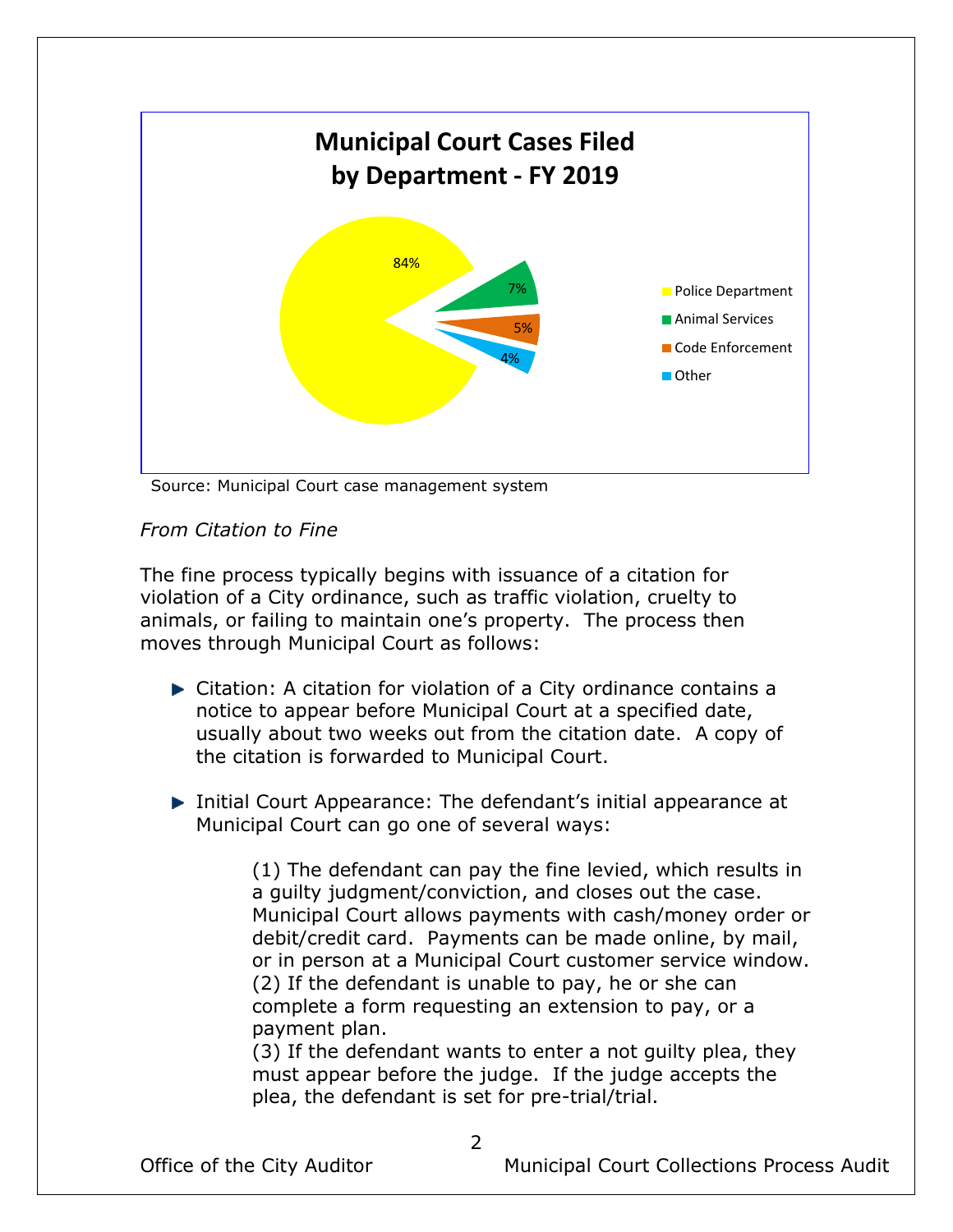$\blacktriangleright$  Payment Plan/Extension to Pay: If the defendant wishes to pay the fine, but is unable to pay it in whole, he or she must complete a request for an extension or for a payment plan, which includes a worksheet for monthly income and expenses. Typically, the defendant will make a partial payment upfront, and then agree to pay the balance at a future date, either through a lump-sum payment under an extension, or a through a series of monthly payments under a payment plan.

#### *The Collections Process*

Municipal Court's collections process for unpaid fines involves a series of escalating steps that begins with a phone call and/or text message, then proceeds to written correspondence, a formal court hearing, and may ultimately end in the issuance of an arrest warrant.



Source: Internet

The process begins when a payment becomes at least 30 days past due. When this happens, the collection specialist will notify the defendant of their past due status via telephone call and/or text message. Prior to the creation of the collection specialist position in FY 2019, collections activity was typically handled by deputy clerks.

If the defendant fails to respond to the collection specialist's outreach within 30 days, the collection specialist will send the defendant a formal notice to appear for an Order to Show Cause (OSC) hearing. An OSC hearing requires that the defendant appear before the court to explain the reason for their delinquency, which the judge will consider before rendering a decision.

If the defendant fails to appear for their OSC hearing, the judge may issue a *capias pro fine* warrant, an arrest warrant issued when a defendant has plead guilty, agreed to make payments under a courtordered plan, and then defaulted on that payment plan.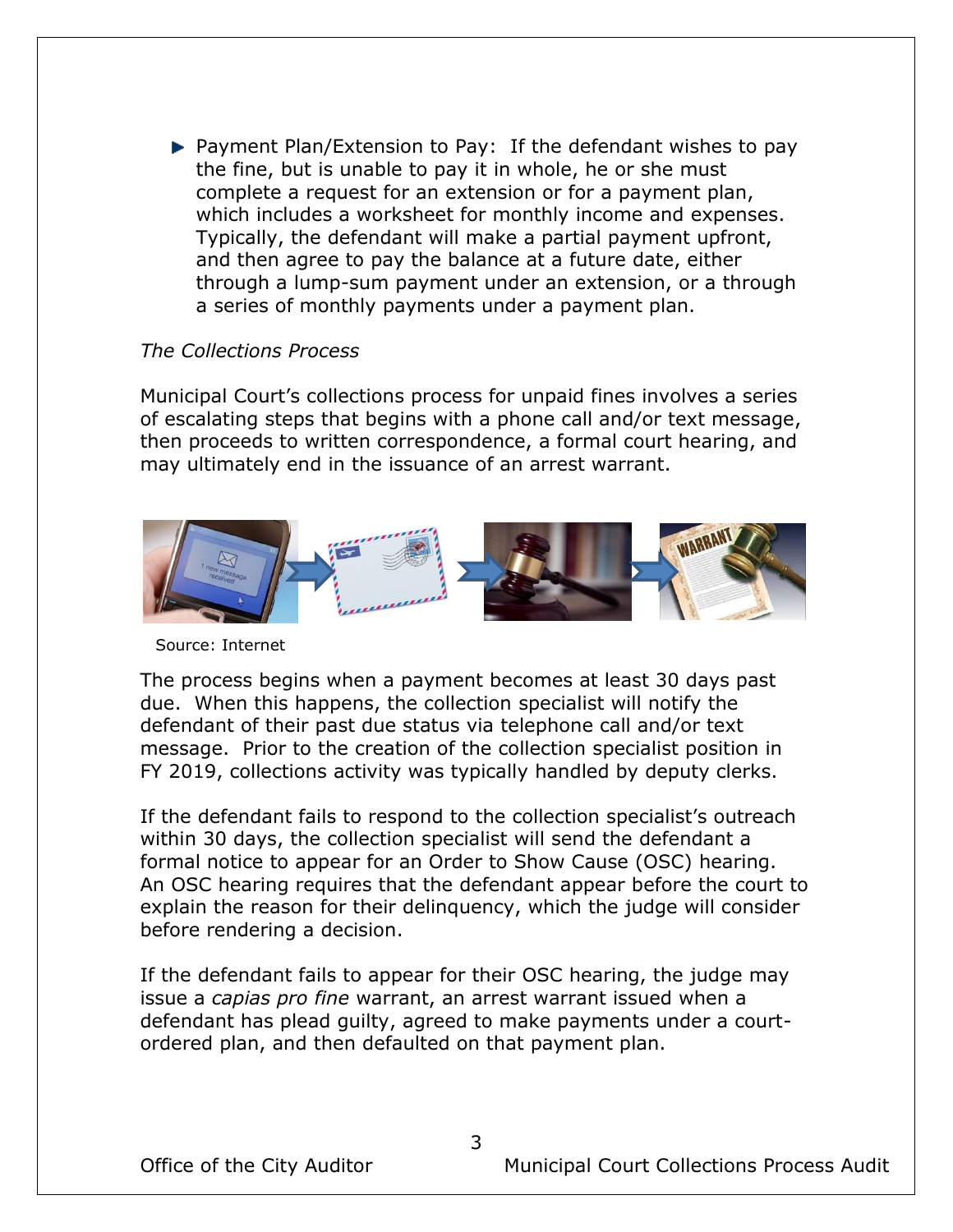#### *Use of External Entities*

In addition to its internal collections activities, Municipal Court has contracted or is in the process of establishing contracts with the following external entities to aid in its collections effort.

#### Linebarger Goggan Blair & Sampson, LLP

In FY 2013, Municipal Court contracted with the law firm of Linebarger Goggan Blair & Sampson LLP (Linebarger) to assist the court in the collection of delinquent court fines and fees. Under the terms of the contract, Municipal Court may engage the services of Linebarger on the collection of fines and fees more than 60 days past due. The firm receives a collection fee equivalent to 30 percent of the fines and fees collected pursuant to the court's agreement with the firm. As authorized under Chapter 103 of the Texas Code of Criminal Procedure, the court assesses this 30 percent fee on defendants when their outstanding fines are forwarded to Linebarger for collection services.

#### Driver's License Renewal

Killeen Municipal Court is one of more than 600 Texas municipal courts that make use of the "Failure-to-Appear" program under Chapter 706 of the Texas Transportation Code. Chapter 706 provides that a political subdivision may contract with the Department of Public Safety "to provide information necessary for the department to deny renewal of the driver's license of a person who fails to appear for a complaint or citation or fails to pay or satisfy a judgment ordering payment of a fine and cost in the manner ordered by the court…". All citations issued by City departments contain the following warning statement:

#### **STATE LAW WARNING: If you fail to** appear in court as provided by law for the prosecution of this offense, you may be denied renewal of your driver's license.

Under the provisions of the code, participating local courts upload information on violators to OmniBase, a third-party vendor, who then transmits the information to the Department of Public Safety, which then flags the defendant for denial of driver's license renewal. The State imposes an administrative fee of \$30 upon defendants who fail to appear or pay their fines, of which \$20 goes to the State, \$6 is paid to the third-party vendor, OmniBase, and \$4 is retained by the City.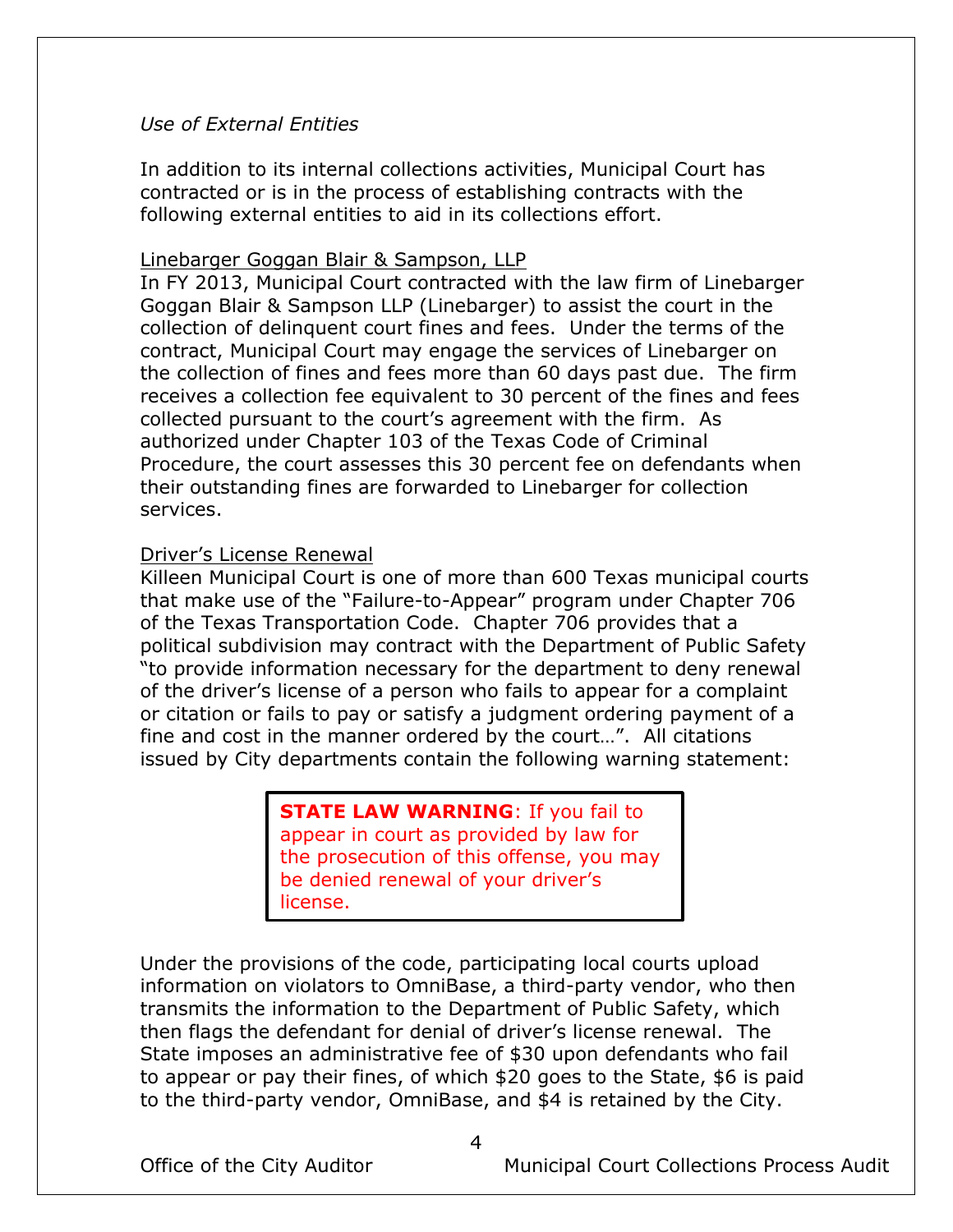The provisions of Chapter 706 are somewhat limited as a deterrent in that driver's licenses are renewed only once every six years, and not everyone holds a Texas driver's license.

#### Vehicle Registration Renewal

According to management, Municipal Court is in the final stages of adopting the provisions of Chapter 702 of the Transportation Code, also referred to as the "Scofflaw program." Similar to Chapter 706, Chapter 702 also targets the renewal process, in this case, vehicle registration. Under Chapter 702, a county assessor-collector or the Department of Motor Vehicles "may refuse to register a motor vehicle if the assessor-collector or department receives under a contract information from a municipality that the owner of the vehicle has an *outstanding warrant* from that municipality for failure to appear or failure to pay a fine on a complaint that involves the violation of a traffic law."

Because vehicle registration renewal is required annually, the scofflaw provisions of Chapter 702 are considered a more effective enforcement tool than those of Chapter 706. However, the provisions of Chapter 702 are more restrictive, pertaining only to traffic violations. Outstanding violations stemming from Code Enforcement or Animal Services citations cannot be used to deny vehicle registration renewal. Further, whereas driver's license renewal may be denied on the basis of a failure to appear or failure to pay, vehicle registration renewal can only be denied on the basis of an outstanding warrant, related to a traffic fine. Finally, while the administrative costs of Chapter 706 provisions are borne by the defendant, local governments must pay a fee of \$23 for each file submitted, as well as 12 cents per record probed, flagged or cleared.

#### <span id="page-7-0"></span>**Prior Audits**

The City's external auditors, in their annual audit of the City's financial statements for FY 2017 found that follow-up on payment plans in delinquency was not conducted for several case files reviewed. The Executive Director explained that this was due largely to the lack of staffing for collection efforts.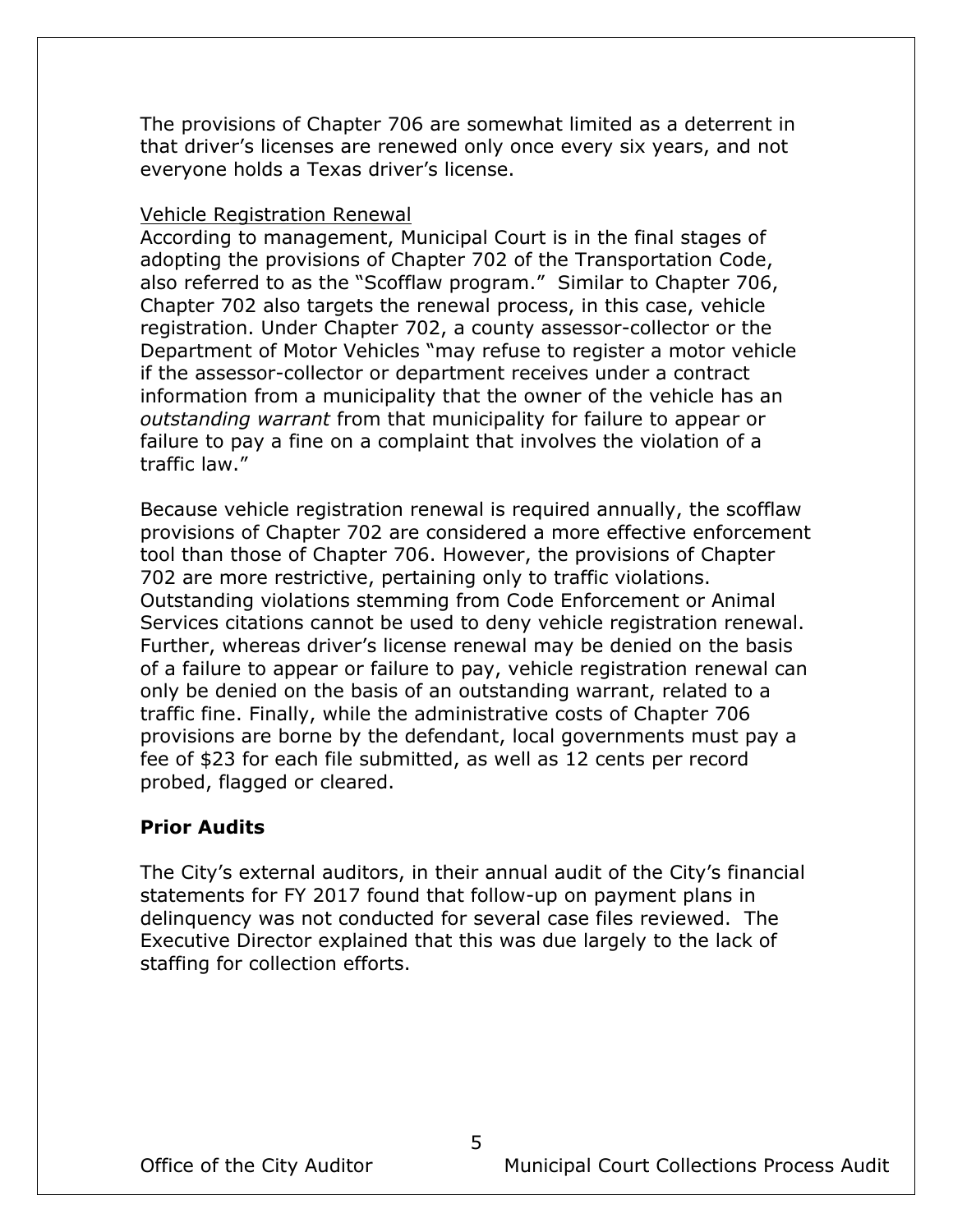### **Statement of Compliance with Audit Standards**

We conducted this performance audit in accordance with generally accepted government auditing standards. Those standards require that we plan and perform the audit to obtain sufficient, appropriate evidence to provide a reasonable basis for our findings and conclusions based on our audit objectives. We believe that the evidence obtained provides a reasonable basis for our findings and conclusions based on our audit objective.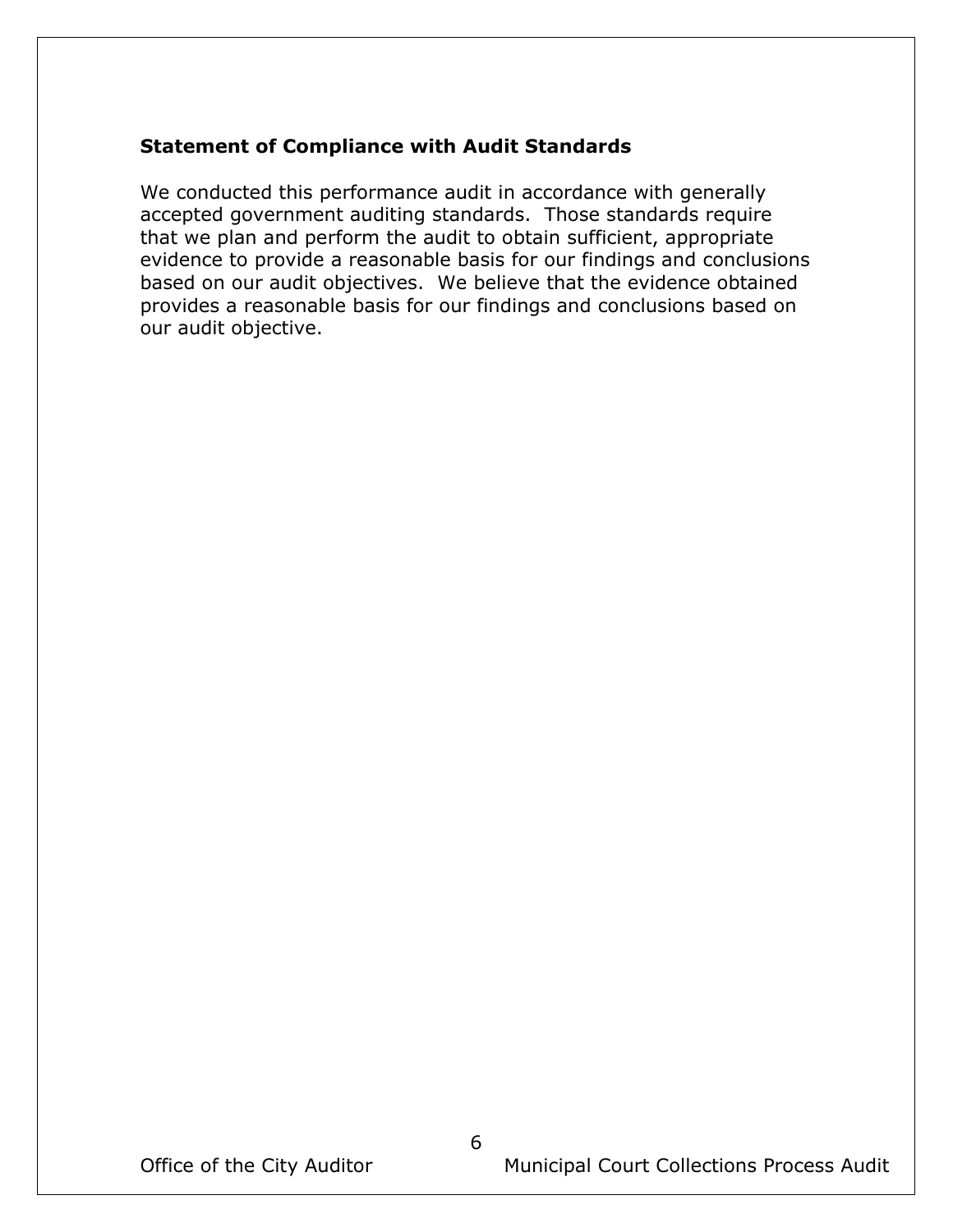### <span id="page-9-0"></span>**FINDINGS AND RECOMMENDATIONS**

## **Municipal Court's collection efforts during the review period were marked by progress and setbacks, as management built a collections program amidst a period of growing workforce instability.**

For Municipal Court, the collections process during the review period reflected, in the words of Charles Dickens, "the best of times," and "the worst of times." Management made significant progress in building a viable collections program for past due fines based on established best practices. However, the Court's progress was overshadowed by mounting workforce instability caused by rising turnover. The court's staff turnover rate more than doubled during the review period, rising from 21 percent in FY 2017 to 52 percent in FY 2019. Turnover amongst the court's deputy clerks, who handled collections as a collateral duty, was even greater, peaking at 82 percent in FY 2019. By the beginning of FY 2020, the period of workforce instability had subsided, which indicated that it was driven by a unique set of circumstances. However, the constant churning of staff during the period had a negative impact on collection rates, which showed a commensurate decline over the same period. Overall collection rates on cases filed fell from 57 percent in FY 2017 to 33 percent in FY 2019, while fines due as of the end of the fiscal year increased from \$2.3 million to \$3.2 million. This trend was due largely to management's decision to focus limited resources on customer-driven operational priorities, which had a detrimental impact on collateral duties, such as collections.

Staffing challenges aside, Municipal Court management did manage to lay the ground work for a more effective collections process going forward. Most important among these improvements was the creation of a full-time, standalone collections unit, which effectively elevates the status of collections activity from a part-time, collateral duty to a collections program. Other best practices in progress included the planned implementation of the State's vehicle registration "Scofflaw program," use of pre-warrant text messaging to encourage compliance, and use of skip-tracing to locate defendants with out-of-date or incorrect addresses.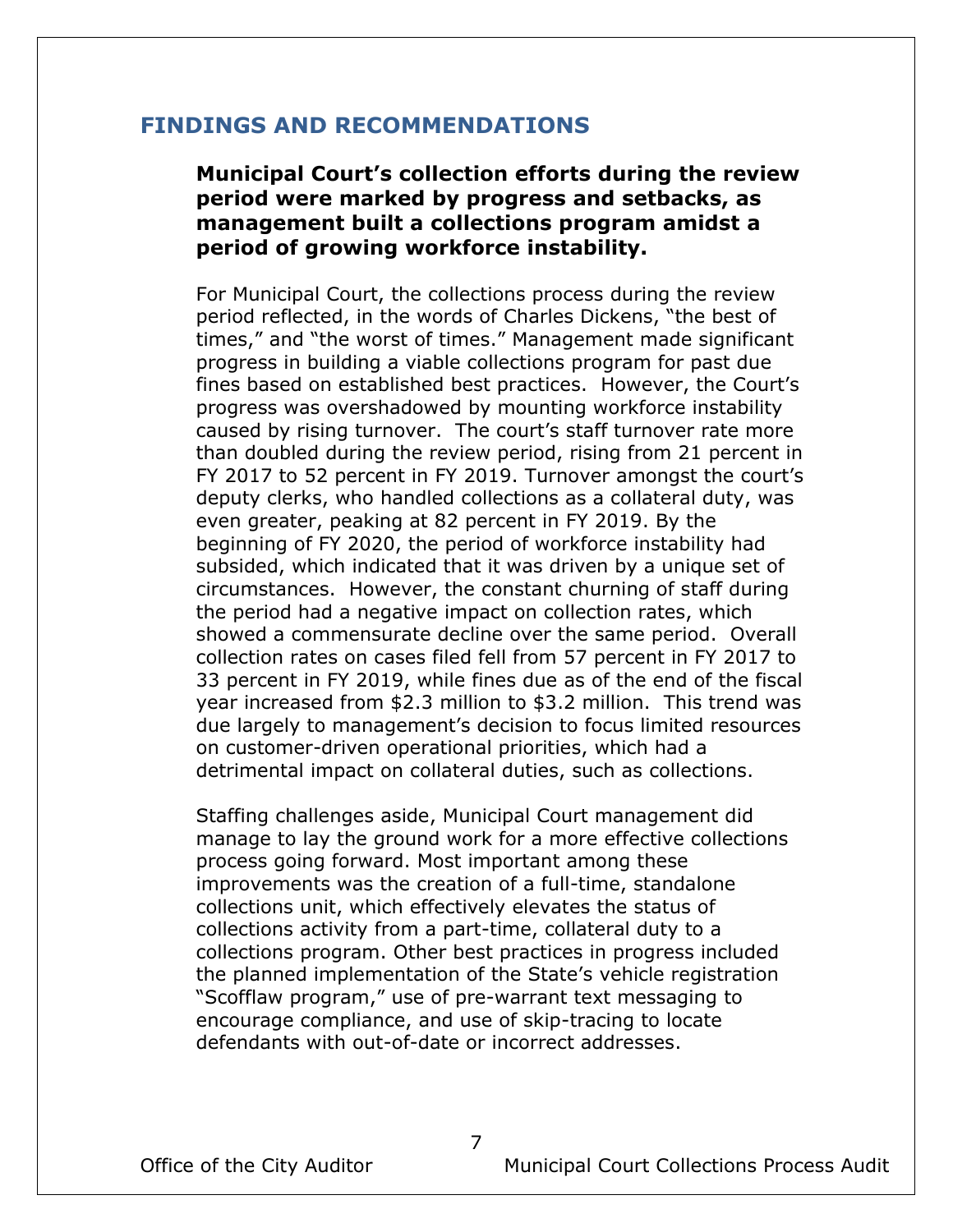#### <span id="page-10-0"></span>**Workforce Instability and Collection Rates**

Municipal Court's staff turnover rate, according to Human Resources more than doubled during the review period going from 21 percent in FY 2017, to 52 percent in FY 2019. By comparison, the citywide turnover rate in FY 2019 was 22 percent. Staff turnover in the court's 11 deputy clerk positions was even greater, reaching 82 percent in FY 2019. This is significant because it was deputy clerks who typically handled collections activity, as a collateral duty. The problem was exacerbated by the fact that it takes four-to-six-weeks training to bring a newly hired deputy clerk fully online.

This period of workforce instability had subsided by the beginning of FY 2020, indicating that it was the result of a unique set of circumstances, rather than a systemic issue. However, the constant churning of staff during the review period, particularly at the deputy clerk level had an adverse impact on the court's collection efforts. This was due in large part to management's decision to prioritize the use of limited resources for operational duties, such as customer service windows, mail and email correspondence, and data entry over that of collections. It is not surprising then that the rise in staff turnover coincided with a commensurate decline in collection rates. From FY 2017 through FY 2019, as turnover steadily increased, the collections rate on active cases steadily declined, falling from 57 percent in FY 2017 to 33 percent in FY 2019.



Sources: Human Resources and the Court's case management system

8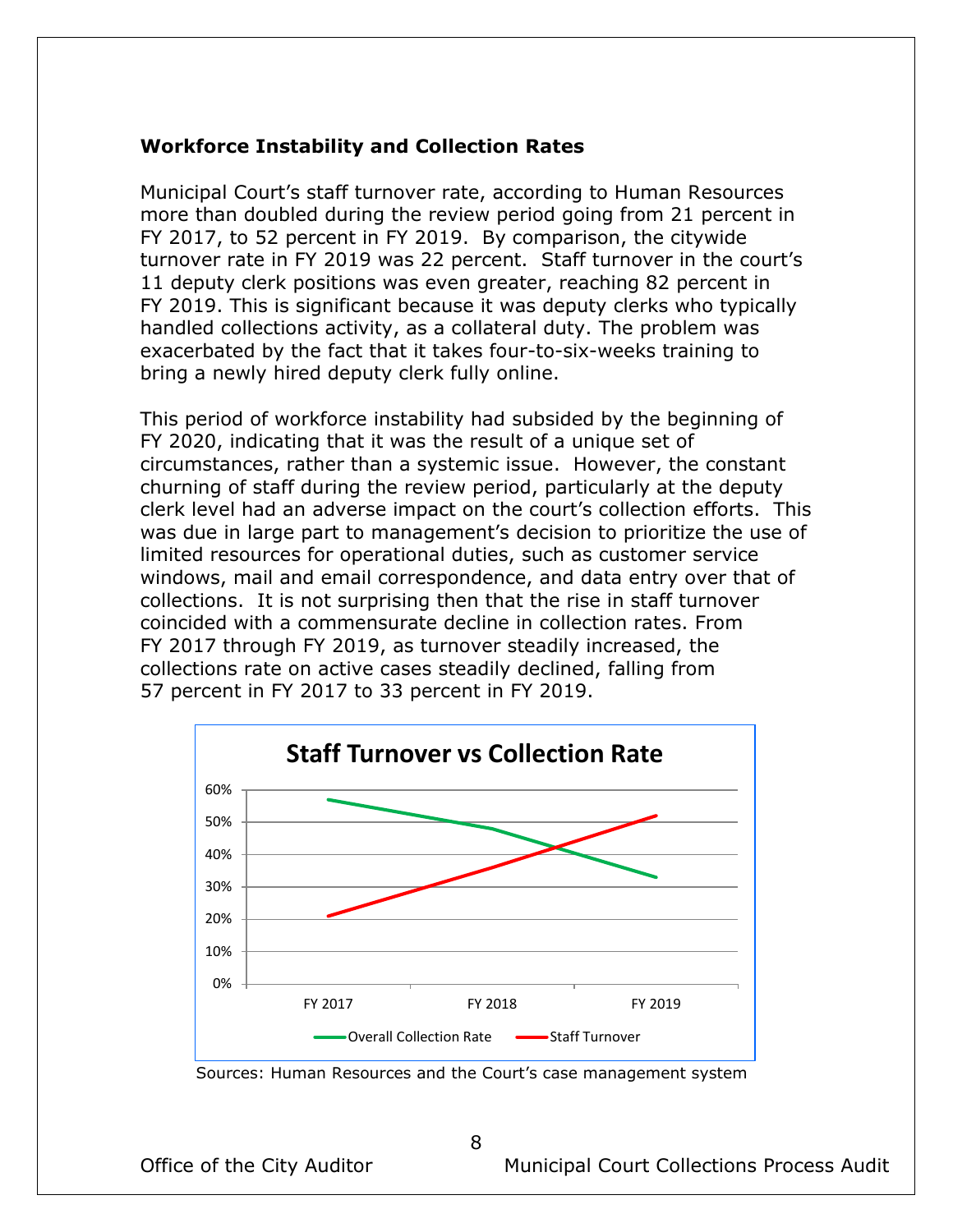The falling collection rates were in turn reflected in the rise in the dollar amount of unpaid fines. Fines assessed, but not paid as of the end of the fiscal year rose steadily during the review period, going from \$2.3 million in FY 2017, to \$3.2 million in FY 2019. It should be noted that these totals represent fines due as of the end the fiscal year, not all of which are past due. However, for those fines that *are* past due, timely follow-up is critical. Industry experts generally view the first 90 days as the prime window of opportunity for collecting on past due accounts, after which the probability of collection declines rapidly. $<sup>1</sup>$ </sup>

Overall, fine revenue declined by 18 percent during the review period, falling from \$2.9 million in FY 2017 to \$2.4 million in FY 2019. The decline in revenue could not be attributed solely to the drop in collection rates; however, because cases filed also declined during the period. Total cases filed fell by 33 percent, from 24,632 in FY 2017, to 16,384 in FY 2019. Determination of the cause for the decline in cases filed was beyond the scope of this audit. However, the decline did coincide with budgeted cutbacks in animal control officer and police officer positions.



Source: Annual Budgets and the Court's case management system

 $\overline{a}$ 

Office of the City Auditor **Municipal Court Collections Process Audit** 

 $1$  While collection figures vary by industry, collections industry studies indicate the probability of collecting on accounts at 90 days past due ranges from 50 percent to 20 percent. The probability of collection declines to about 5 percent after 120 days.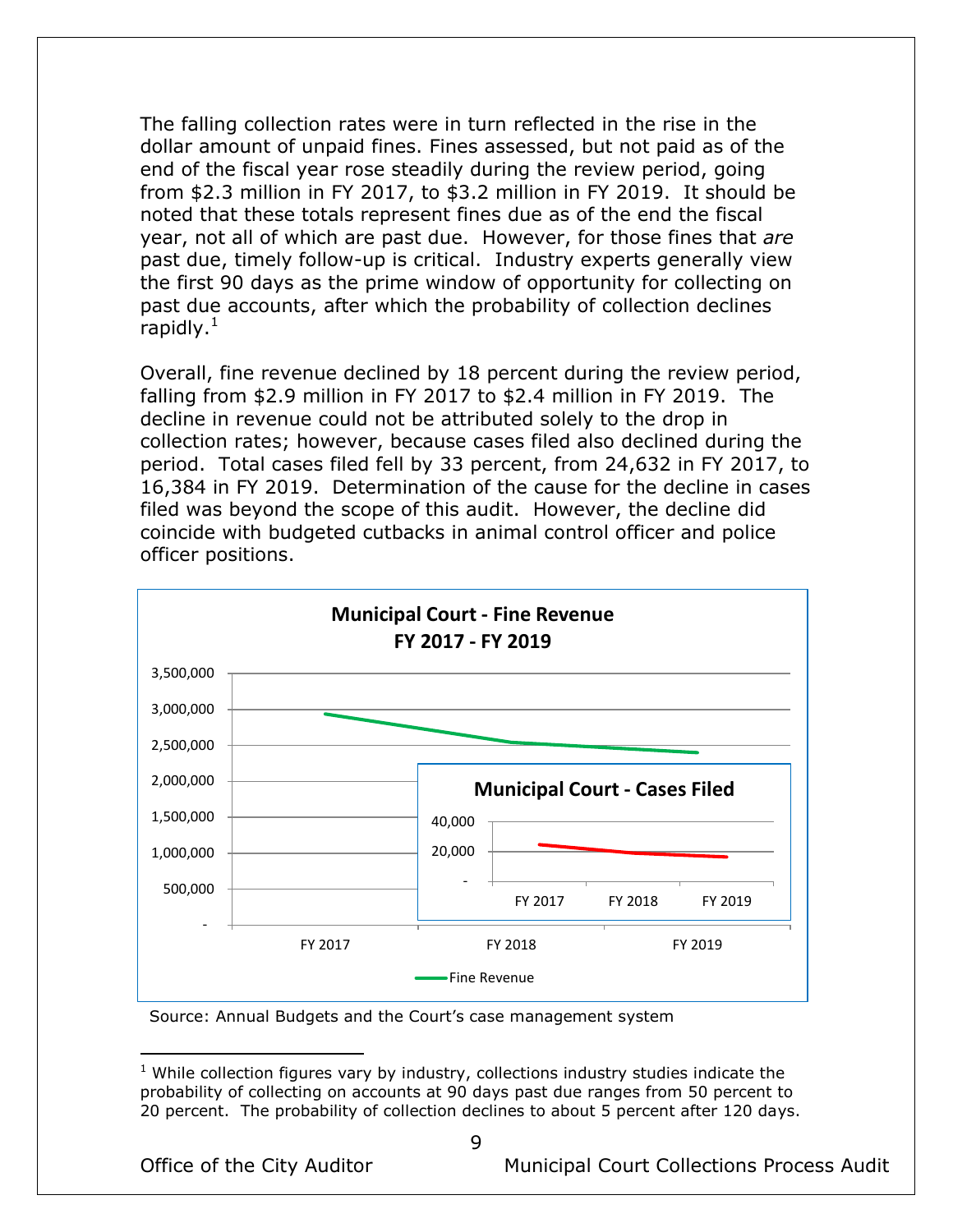#### *Results of Case File Review*

The City Auditor selected 25 case files for review that had active payment plans or payment extensions during the review period. The purpose of the review was to assess the timeliness and completeness of the court's established follow-up procedures on past due fines. Cases were selected to include a representative sample of cases from the Police Department, Animal Services, and Code Enforcement. In general, the case file review confirmed the lapse in collection efforts acknowledged by management and reflected in the decline in collection rates during the review period.

Of the 25 case files reviewed, 23 were in delinquent status, i.e., the defendants had failed to make a scheduled payment within 30 days of their court-ordered due date. Number of days past-due ranged from 18 to 437 days as of October 29, 2019, the date of review. With regard to the court's procedural steps for handling past due fines, the City Auditor noted the following:

| Procedure                                                                    | <b>Results</b>                                                                                                                                                                                                                                                                                                                                                                                                               |
|------------------------------------------------------------------------------|------------------------------------------------------------------------------------------------------------------------------------------------------------------------------------------------------------------------------------------------------------------------------------------------------------------------------------------------------------------------------------------------------------------------------|
| Telephone/Text/Email notification at<br>30 days past due                     | All 23 defendants in delinquent status<br>were notified, but 11 or about half<br>were not timely notified. Delays<br>ranged from 30 days to more than<br>200 days, with an average delay of<br>about 100 days.                                                                                                                                                                                                               |
| Cases forwarded to Linebarger at 61<br>days past due                         | Of the 23 delinguent cases, 22 were<br>at least 61 days past due, but none<br>had yet been forwarded to Linebarger<br>for additional collection activity.                                                                                                                                                                                                                                                                    |
| Notice to Appear for Order to Show<br>Cause Hearing                          | Notices to Appear for OSC hearings<br>were sent to 20 of the 23 delinquent<br>defendants who failed to timely<br>respond to previous<br>telephone/text/email outreach.                                                                                                                                                                                                                                                       |
| Issuance of Capias Pro Fine Warrant<br>for Failure to Appear for OSC hearing | Of the 20 defendants given Notices to<br>Appear, 14 failed to appear for their<br>OSC hearings. As of the review date,<br>capias pro fine warrants for the 14<br>were in the queue to be issued, but<br>none had been issued. Management<br>acknowledged the lapse in follow-up,<br>and explained that they had placed a<br>temporary moratorium on the<br>issuance of capias pro fine warrants,<br>due to limited staffing. |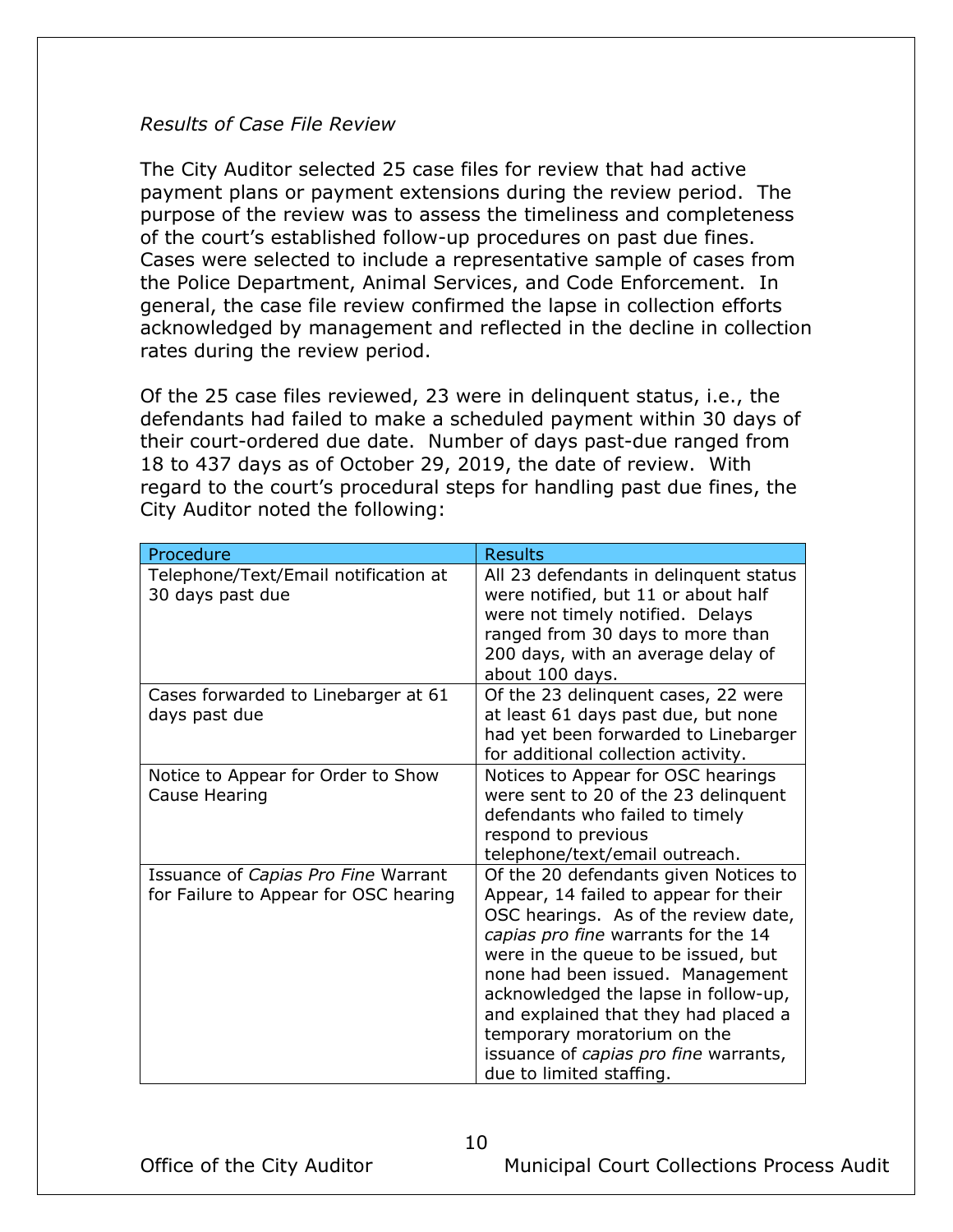While these results reflect negatively on the court's performance during the review period with regard to collections on past due fines, it is important to note that they are not the product of a systemic breakdown. Rather, they are the result of management's conscious decision to forego certain collections activities and focus its limited resources on the court's immediate, customer-driven, operational needs. It is also important to note that these results do not reflect the totality of management's efforts with regard to collections activity, particularly at the policy and planning level.

## <span id="page-13-0"></span>**Building a Collections Program**

Despite the impact of staffing challenges on collections activity, Municipal Court made substantial progress at the policy and planning level towards building a collections program based on best practices.



Source: Internet

In FY 2019, management implemented or initiated a number of steps designed to improve its collections process. Most important among these was the creation of a standalone collections unit, dedicated fulltime to collections activity. In addition, management initiated the court's participation in the State's Scofflaw program for motor vehicle registrants, the use of pre-warrant text messaging, and the use of skip tracing. A brief description on the status of each follows: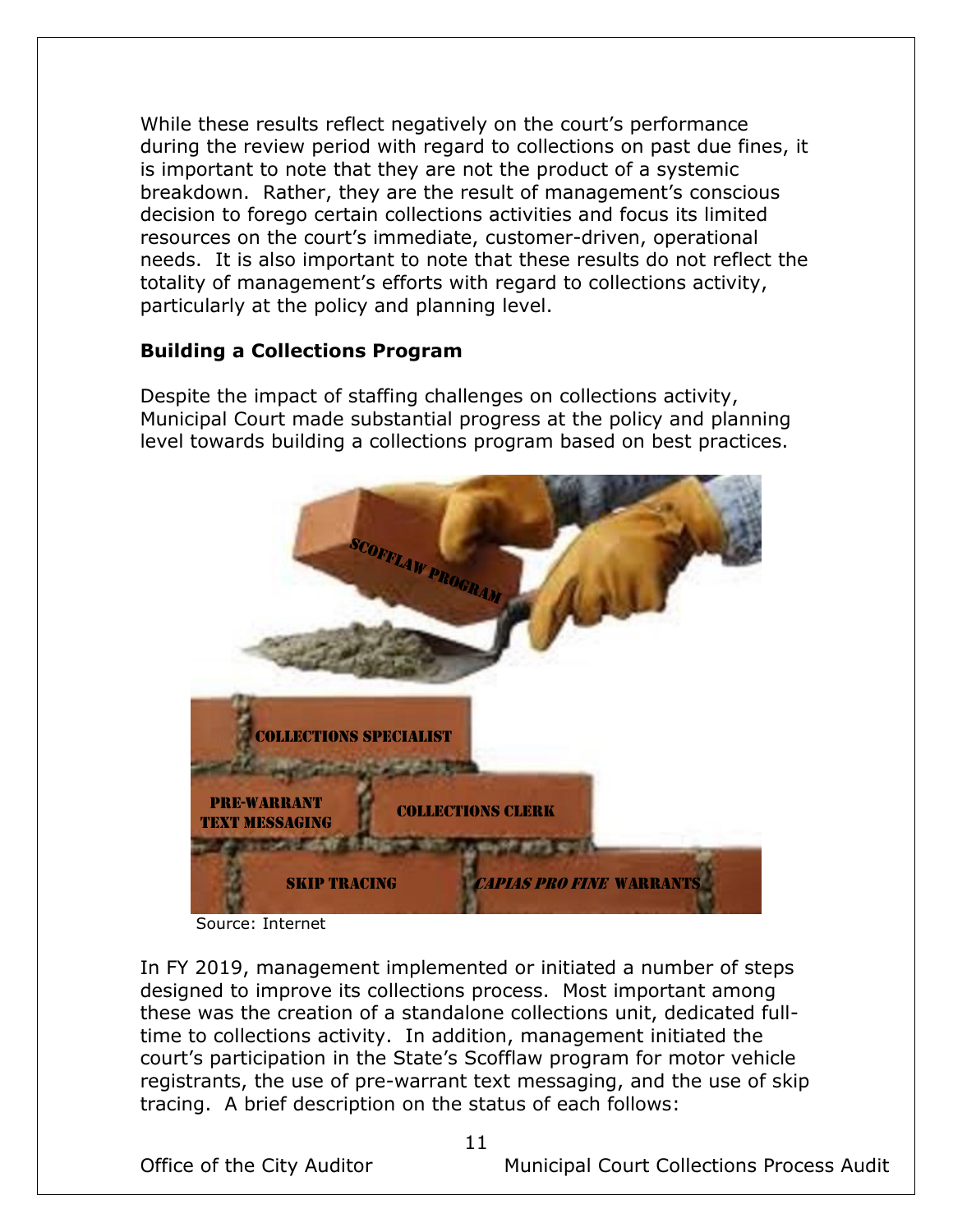Collections Unit: In FY 2019, Municipal Court management created and staffed a full-time collections specialist position. In FY 2020, management created and staffed a full-time collections clerk position. The creation of this full-time, collections unit effectively elevates the status of collections activity from that of a part-time, collateral duty to that of a collections program. The need to dedicate staff time to collection efforts is recognized by both the National Center for State Courts and Texas Office of Court Administration as a primary best practice (Appendix B).

Vehicle Registration Renewal: In FY 2019, Municipal Court management initiated the process of adopting the "scofflaw" provisions of Chapter 702 of the Texas Transportation Code to enhance its

collection efforts. The Texas Office of Court Administration considers this a best practice. According to management, the court's third party collection agent, Linebarger, has agreed to administer the process for the court, and will bear the administrative fees imposed by the State. At the time of this report,



Source: Internet

implementation of Chapter 702 provisions was pending legal review, as well as City Council review and approval of the inter-local agreement with the Texas Department of Motor Vehicles. In addition, the City's citations must be modified to reflect the new provisions.

Pre-warrant Text Messaging: In June 2019, management conducted a pilot test to evaluate the effectiveness of sending out text messages to

defendants, for whom warrants were about to be issued. Management described the results as successful, and in fact, almost too successful in that the courthouse and its limited staff were overwhelmed by the number of respondents, who showed up to pay their fines. The success of the response was reflected in a surge in fine revenue for the month, which jumped 30 percent from about \$83,000 in May 2019 to \$108,000 in June. Management indicated that they planned to fully



Source: Internet

implement pre-warrant texting in FY 2020, once they have fullytrained staff in place to handle the potential influx.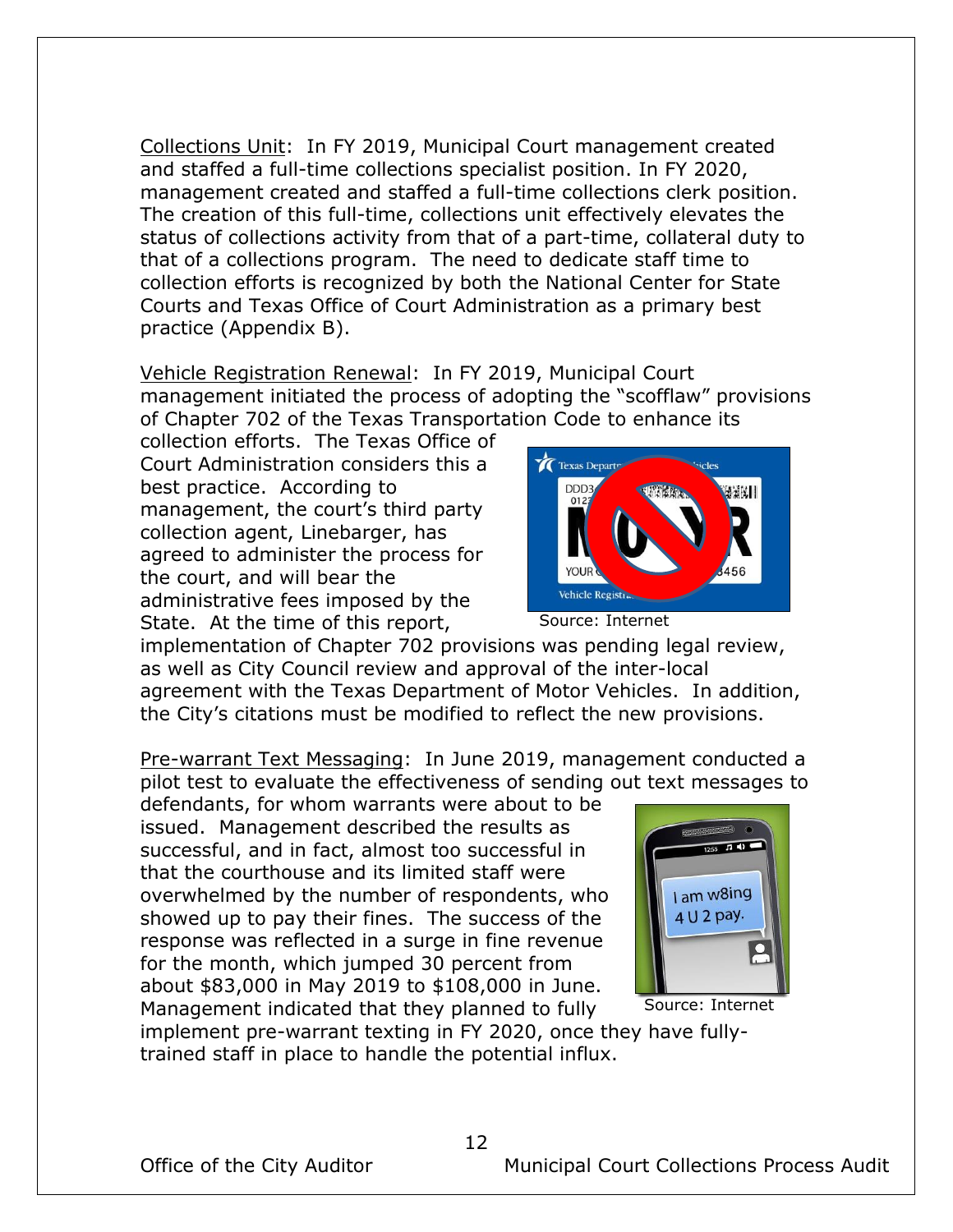Skip Tracing: In FY 2019, management initiated a contract with the Experian credit bureau for skip-tracing services for delinquent debtors the court was unable to locate. Skip Tracing is an industry term for

tracking down the whereabouts of individuals for various reasons, including debt collection. The term "skip" is derived from the colloquial phrase "to skip town." The court receives a significant amount of returned mail from old or incorrect mailing addresses. Linebarger, the court's third-party collections



agent reported a 23 percent return mail rate, amounting to a cumulative total of 7,541 pieces of returned mail over the life of the contract, with a combined fine value of \$3.8 million. At the time of this report, the contract for skip-tracing services was pending final legal review. Both the National Center for State Courts and the Texas Office of Court Administration identify skip tracing as a best practice.

## <span id="page-15-0"></span>**Moving Forward**

While management has made substantial progress in initiating a number of best practice improvements related to fine collection, it should continue to refine its efforts going forward.

Pre-delinquency Text Messaging: At present, the court's collection efforts are focused primarily on post-delinquency actions. Given the positive results from the court's pilot test of pre-warrant text messaging, management should consider expanding the scope of its text messaging activities to include pre-delinquency text messages to be sent out prior to the defendants' initial court appearance. Management has expressed an interest in pursuing this more proactive approach. There would be additional costs associated with the expanded text services. However, those additional costs would be offset to the extent that pre-delinquency messaging prevented defendants from becoming delinquent, thereby precluding the need for post-delinquency follow-up.

Feedback on Returned Mail: As mentioned in the previous section, undeliverable mail in the collections process is a significant problem involving thousands of pieces of mail and millions in uncollected fines. While the use of skip tracing could help to mitigate the problem, the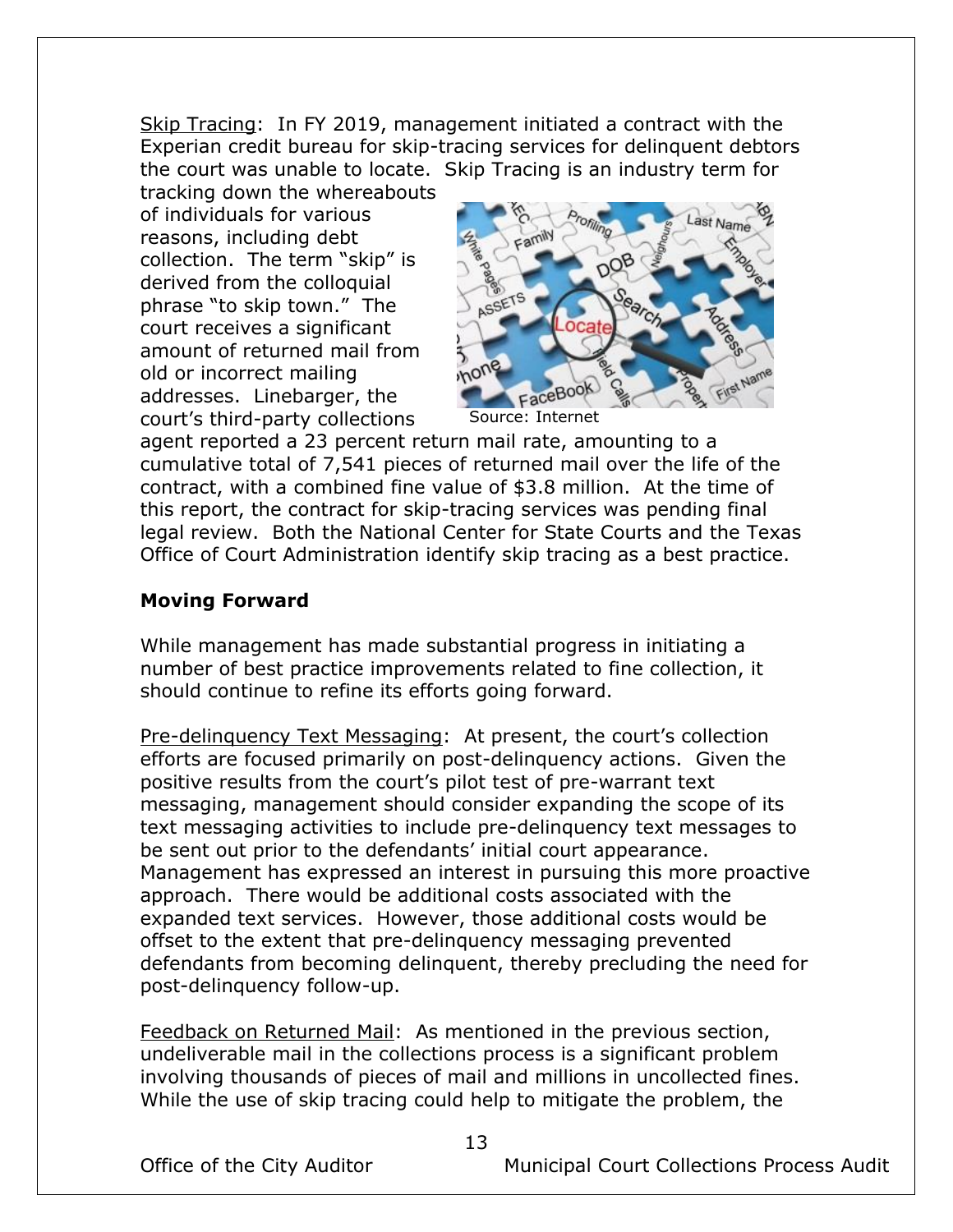most efficient solution is to obtain the best available address at the time of citation. Toward that end, Municipal Court should provide feedback to the citing departments to ensure that management is aware of both the frequency and associated fine value of returned mail related to citations issued by their respective departments. Management can then take corrective action, to the extent possible to improve the citation process.

#### <span id="page-16-0"></span>**Conclusion**

Despite setbacks in collections activity brought about by a period of rising workforce instability, management has made substantial progress in strengthening its collections process using established best practices. Most important among management's improvements was its creation of a full-time, standalone collections unit, which effectively elevates the status of collections activity from a collateral duty to a collections program. Management's investment in its collections process should see a return in the form of increased compliance with City ordinances, and additional revenue from past due fines. Going forward, Municipal Court management should continue to refine its collections process, and experiment with new enforcement tools, as appropriate to further enhance the process.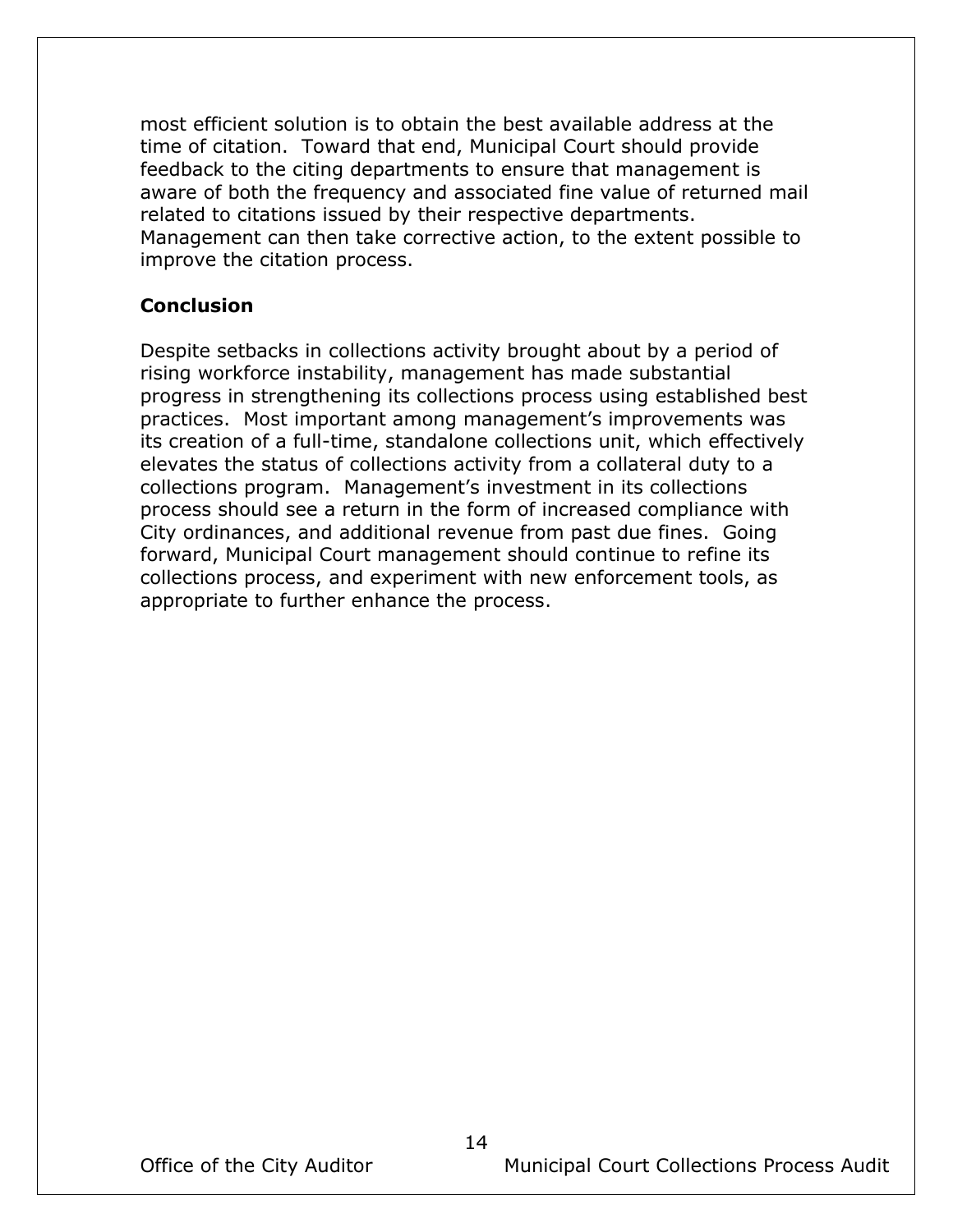### <span id="page-17-0"></span>**Recommendations**

The City Auditor recommends that the Executive Director of Municipal Court:

- 1. Continue to implement planned improvements currently in progress.
- 2. Develop a plan for the expanded use of text messaging to include pre-delinquency reminders sent to defendants before their initial court appearance.
- 3. Consider developing a report for citation-issuing departments on the frequency and associated fine value of return mail.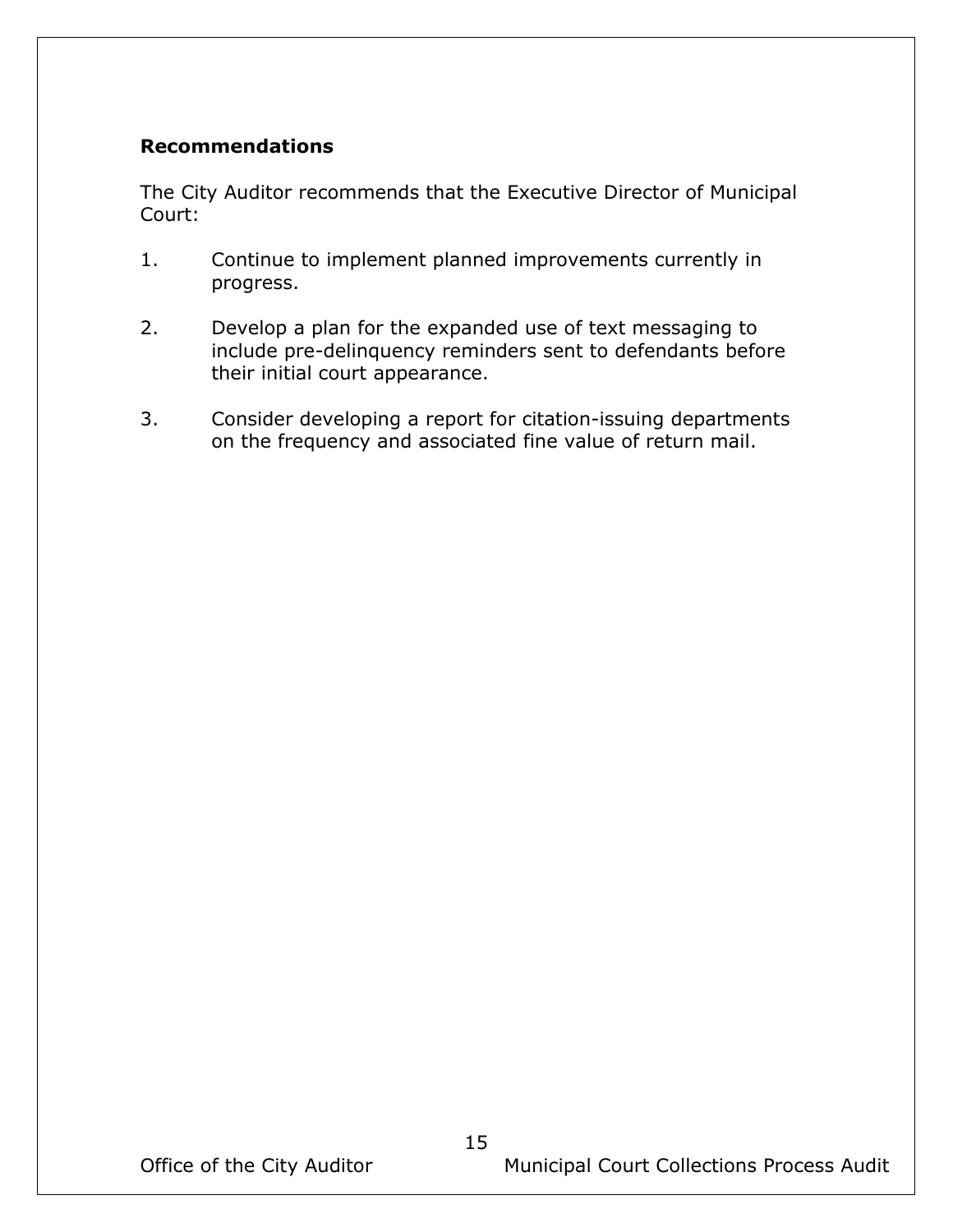## **VIEWS OF RESPONSIBLE OFFICIALS**

<span id="page-18-0"></span>Municipal Court management agreed with the findings and recommendations in this report. Management's time estimate for implementation of the recommendations is provided in Appendix C. Input from both management and staff are reflected throughout this report.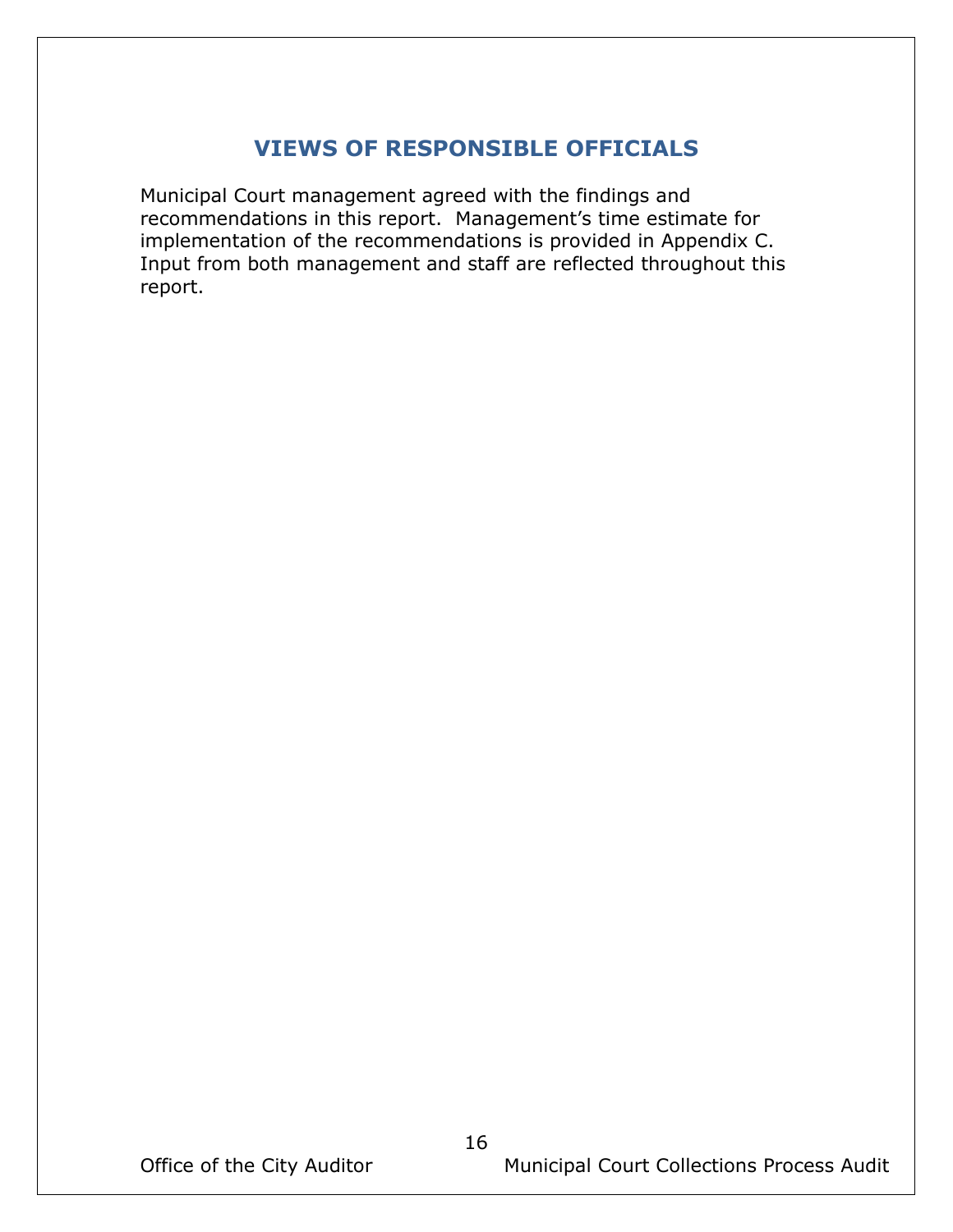## **APPENDIX A**

## **OBJECTIVES, SCOPE AND METHODOLOGY**

#### <span id="page-19-1"></span><span id="page-19-0"></span>**Objectives**

The objective of the audit was to evaluate Municipal Court's collections process as it compares to recommended national and state best practices.

#### <span id="page-19-2"></span>**Scope and Methodology**

The scope of the audit focused on, but was not limited to Municipal Court collections activity for the period of October 2017 through September 2019.

To address the audit objective, the City Auditor:

- ▶ Reviewed Municipal Court policies, procedures, and manuals related to the collection of past due fines.
- Selected a sample of cases in collections status to determine if collections procedures were performed, in accordance with Municipal Court policy and procedures.
- Reviewed and analyzed financial and workload data for the review period obtained from Municipal Court's case management system and the City's financial management system.
- ▶ Interviewed the Executive Director of Municipal Court, the Executive Assistant, and the Collections Specialist.
- Researched fine-collection best practices at the national and state level.

#### Sample Selection Criteria

To test Municipal's Court's compliance with its policies and procedures for collection of past due fines, the City Auditor selected a sample of 25 cases using the following criteria: (1) the cases should be active; (2) sample should include cases from the Police Department, Animal Services, and Code Enforcement; and (3) the sample should include both payment plans and payment extensions.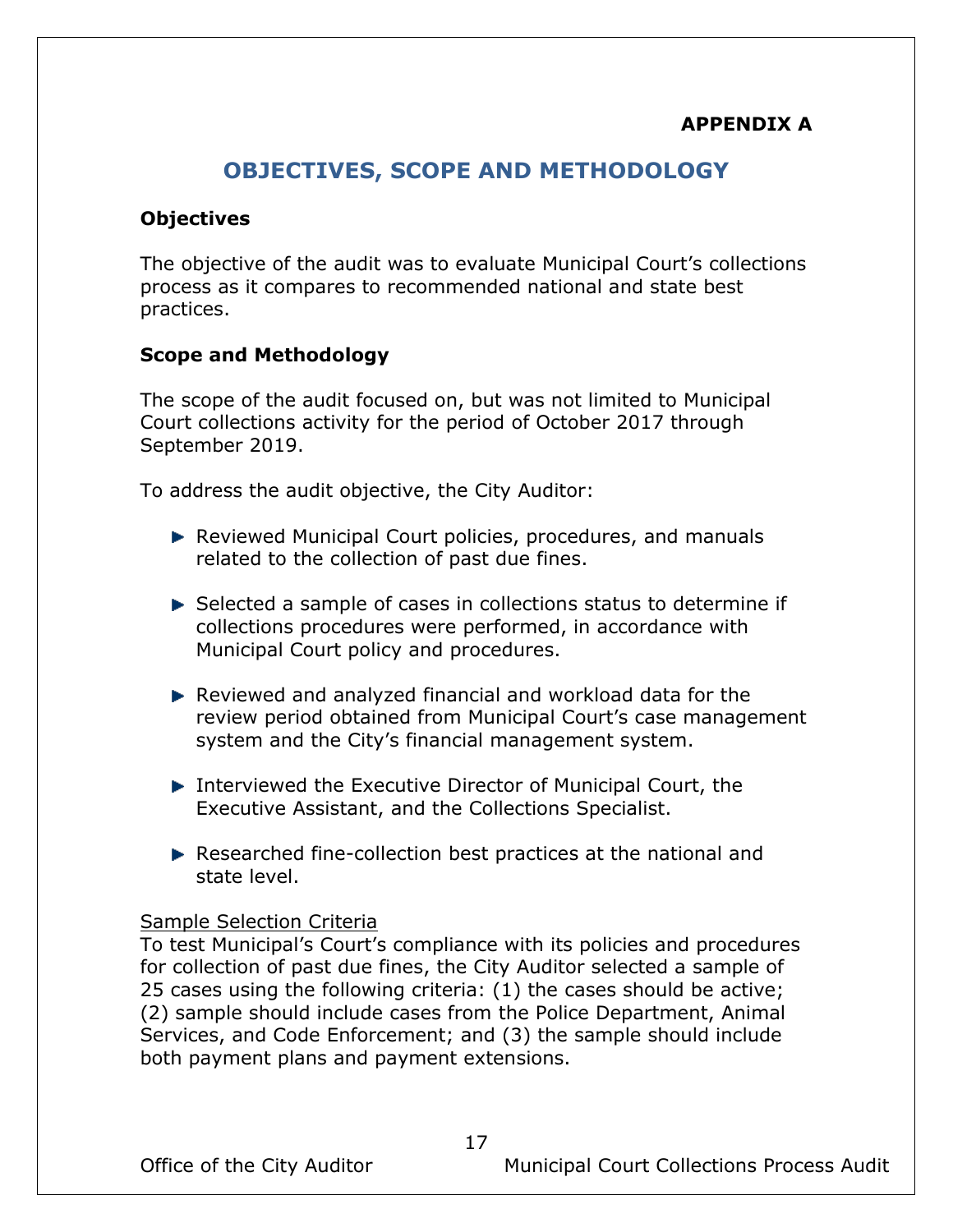### <span id="page-20-0"></span>**Statement of Compliance with Audit Standards**

We conducted this performance audit in accordance with generally accepted government auditing standards. Those standards require that we plan and perform the audit to obtain sufficient, appropriate evidence to provide a reasonable basis for our findings and conclusions based on our audit objectives. We believe that the evidence obtained provides a reasonable basis for our findings and conclusions based on our audit objectives.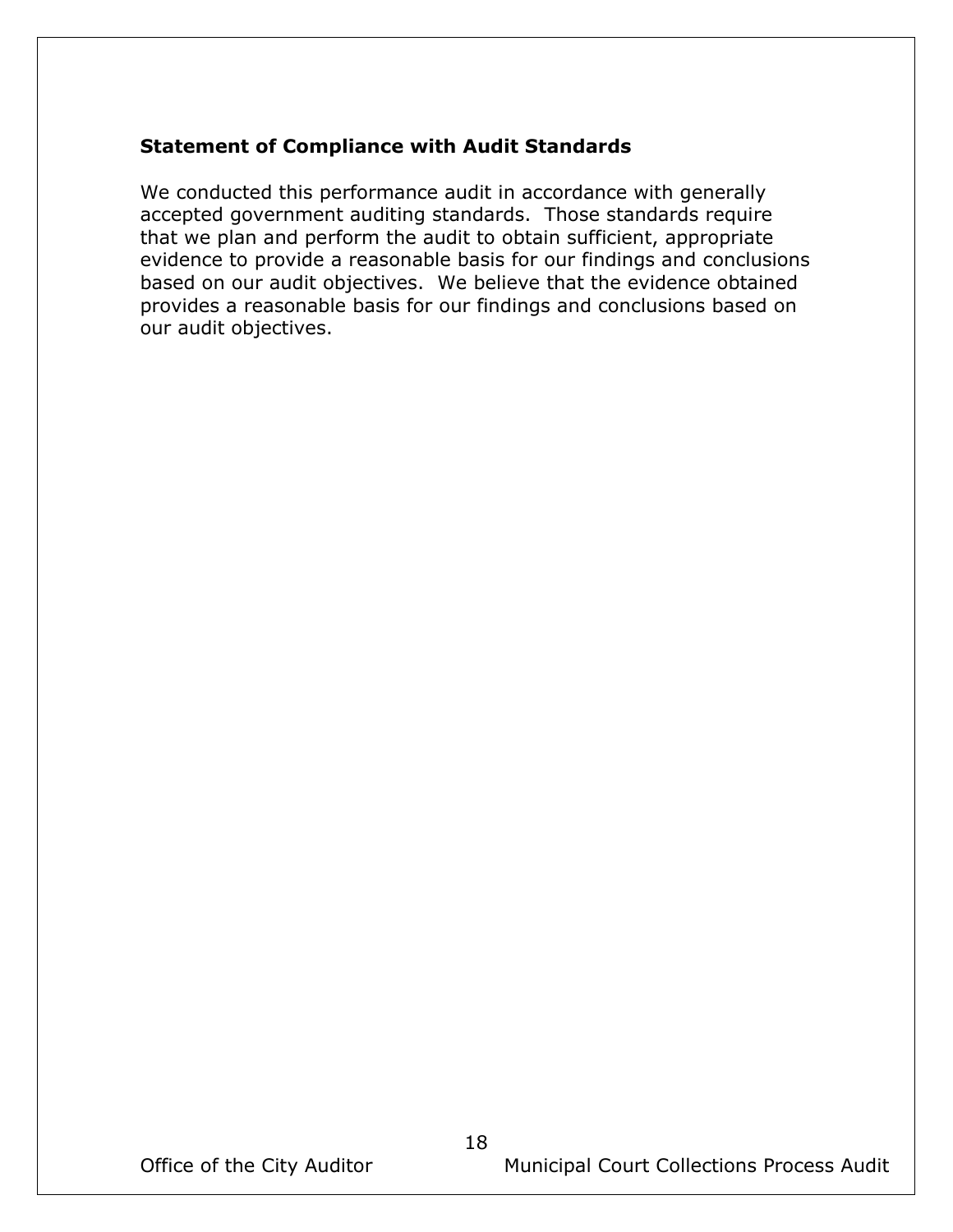## <span id="page-21-0"></span>**COURT COLLECTIONS PROCESS BEST PRACTICES**

The following is a list of collections process best practices identified by both the National Center for State Courts and the Texas Office of Court Administration.

#### **Court Collections Process Best Practices**

- Establishing written collections procedures;
- Dedicating staff time to collections;
- $\blacktriangleright$  Setting expectations that all court costs, fees, and fines are due at the time of sentencing or pleading;
- $\blacktriangleright$  Requiring defendants to complete an application for payment plans or payment extensions if payment in full is not made immediately;
- ▶ Verifying contact information;
- Scheduling Order to Show Cause hearings for defendants who become delinquent;
- Providing written notice of a defendant's next due date, and amounts due;
- Setting time-related goals (30 days collections, 60 days, 90 days, etc.)
- Using 3<sup>rd</sup>-party collections agencies;
- ▶ Using skip tracing through a credit bureau;
- Using the threat of, and issuance of *capias pro fine* and bench warrants;
- **Fiagging delinguent defendants for hold on driver's license renewal;**
- **Flagging delinguent defendants for hold on vehicle registration** renewal;
- $\blacktriangleright$  Providing post-warrant follow-up notices and calls.